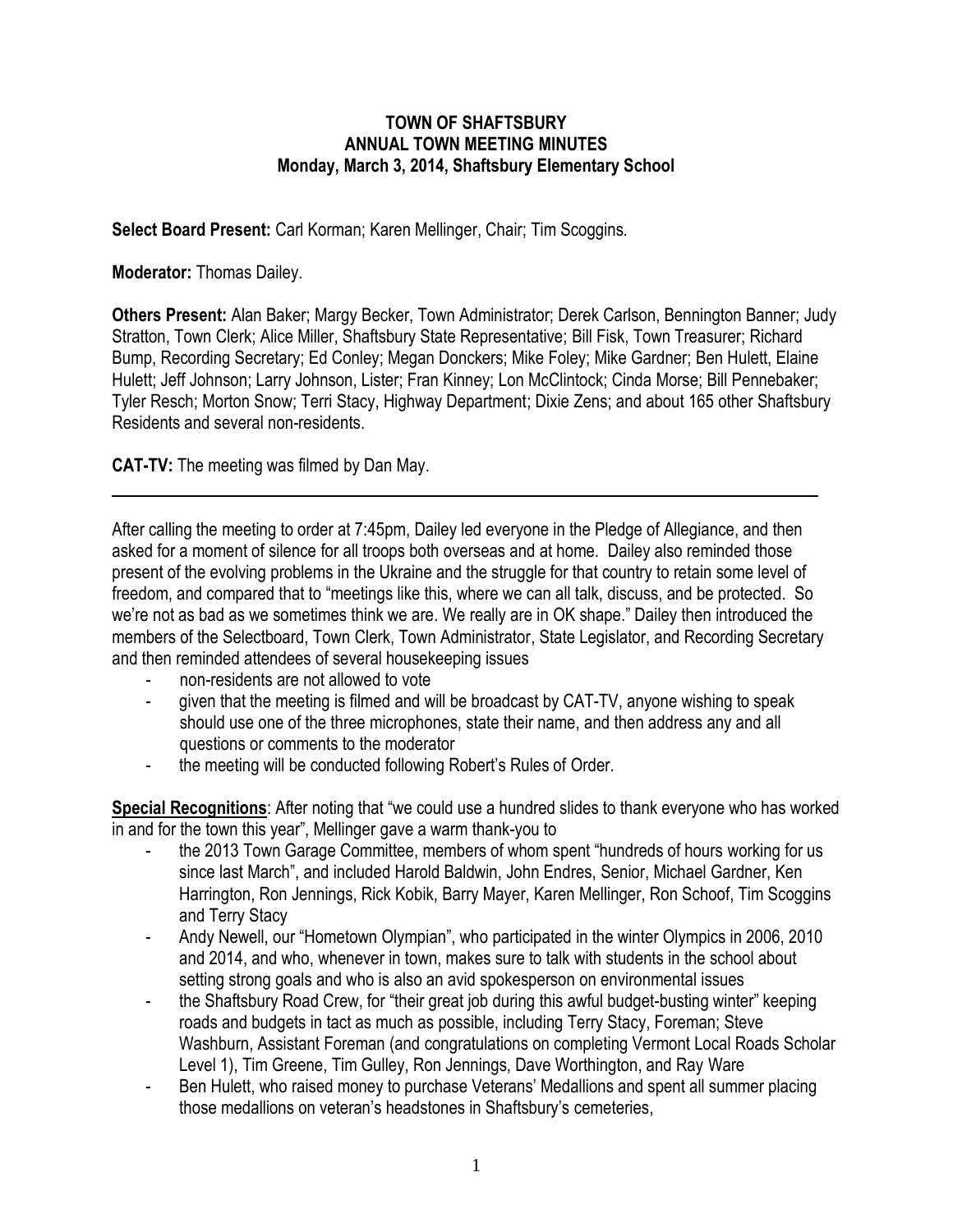- Joe Herrmann, who is stepping down after 35 years as Superintendent of the Water District, "one of the best districts in Vermont" but who won't go far away as his new job is Assistant Superintendent of the Water District

and there was an enthusiastic round of applause for all as each was mentioned.

**Special Recognitions (Continued)**: After Dailey noted that this also is the last meeting for Mellinger as Selectboard member who has done a "great job" as well as for Korman, who is also stepping down, Korman then noted that

- Shaftsbury is really blessed by having so many civic-minded residents, but no one "comes close" to Mellinger who has been active in Shaftsbury not only on "official levels but also on personal levels, as a friend and a neighbor, who has always been there when needed"
- it's difficult to understand "where she finds all the hours in a day to do all that she has done over all these years that she has contributed to the Shaftsbury community".

Korman then read aloud a Resolution in testimony to Mellinger's contributions to the town, a copy of which is attached to and hereby incorporated into these Minutes. The reading of the Resolution was followed by a very hearty round of applause for Mellinger.

**State Representative's Report**: After noting that she has been a friend to and admirer of Mellinger, Miller asked residents to complete and return the Doyle Poll (available in the back of the meeting room) to the Town Clerk. Miller also reminded residents to check-off the resident vs. non-resident box on the income tax return, and then noted that two State Resolutions are posted on the table in the entryway, one for Merritt Hewitt, and the other for Matthew McVay. Miller also noted that

- most of the problems that occurred as a result of tropical storm Irene as well as the recession have been fixed
- Vermont Health Connect, the new health exchange program, is up and running and more Vermonters are enrolling in health care programs, per capita, than any other state
- Vermont's 4½% unemployment rate is one of the lowest in the country
- the rate of Vermont residents investing in and using renewable energy is also one of the highest in the country
- 92.4% of Vermonters now have access to high speed internet
- Vermont ranks 7<sup>th</sup>, per capita, in the number of patents issued
- Vermont continues to have one of then highest graduation rates with one of the most unique education financing models in the country
- if Vermont were its own country, its students would rank  $7<sup>th</sup>$  in the world in academic performance
- Vermont's rates of participation in public pre-K programs as well as student access to college courses while enrolled in high school are also some of the highest in the nation
- decreasing federal aid as well as increasing energy costs and continued international economic instability are all creating new challenges that need to be resolved.

Miller concluded her report noting that "It's great to see you all..... You know how to reach me."

**Selectboard Report**: Using a power-point format, Mellinger then presented the FY13 Selectboard Report, and summarized as follows (a complete copy of the report is included in the Annual Report, pages 43-47):

- after three years of relatively stable tax rates, the recommended budget will increase the rate for FY15 (next year) by 9.1% bringing that rate from \$0.3280/\$100 to \$0.3575/\$100 (estimated)
- FY13 ended with a \$66,735 surplus of revenues over expenses, with all departments coming in below budgeted expenses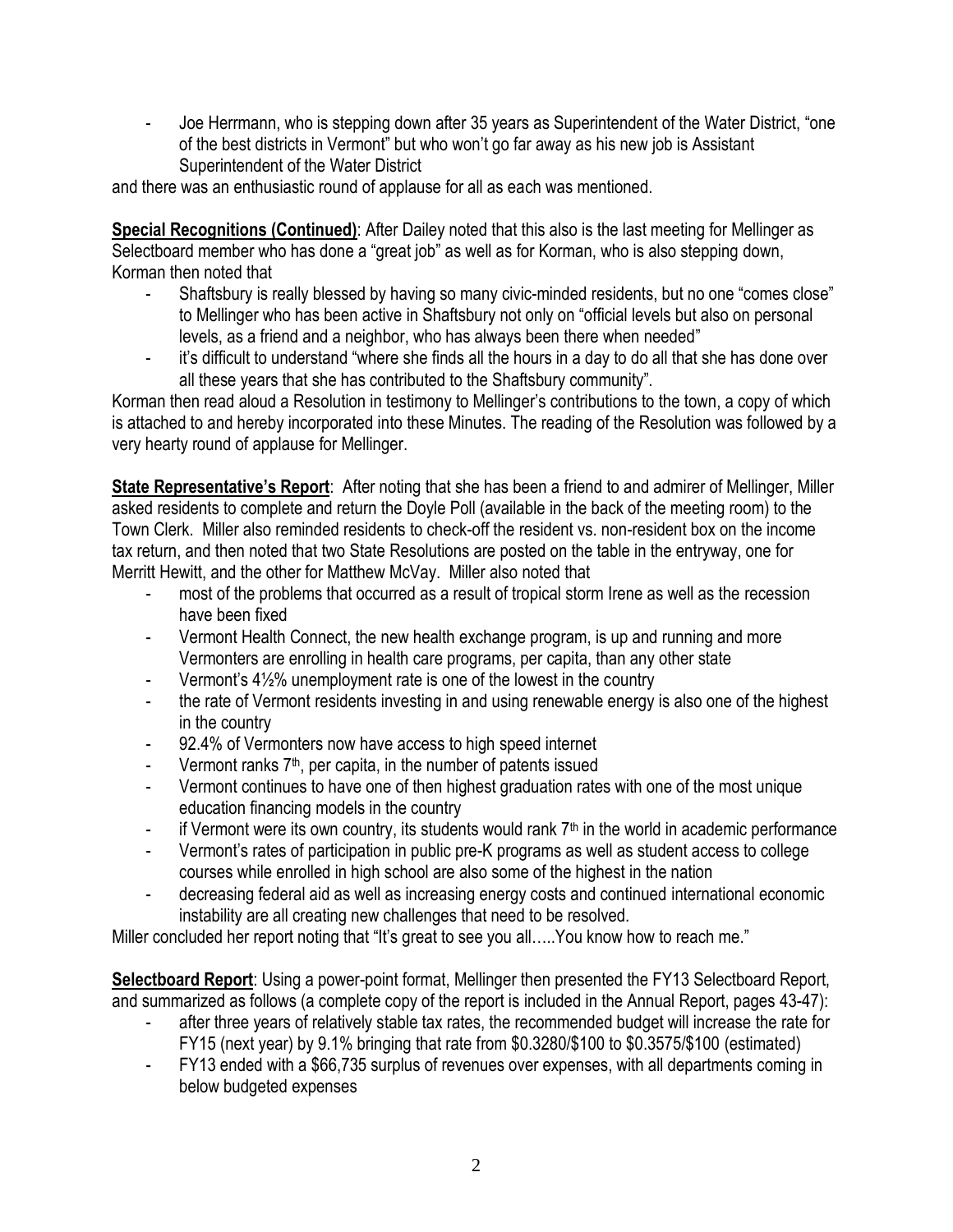- the Fund Balance at the end of FY13 is \$390,318 and both the Treasurer and the Selectboard recommend using \$120,000 of that balance to reduce taxes for the FY15 budget
- \$228,186 in delinquent taxes was collected by the Tax Collector
- health deductible expenses as well as the installation of a new computer network in town offices were less than budgeted
- energy efficiency improvements made in 2009-2010 continue to minimize increases in fuel consumption
- work completed by the Highway Department included replacement of the deck on bridge 35 Lower East Road, a complete transformation of Cider Mill Road, as well as work on Shaftsbury Hollow Road and West Mountain Road
- both the 2002 one-ton truck and the 1988 cat excavator were replaced
- changes in the Fire Department included sale of Truck #66, acquisition of a multi-use rescue/pumper truck, a retrofit of the old rescue truck into a firefighting brush truck, and replacement of lights in Station #2 with energy efficient lighting funded by a grant from Efficiency Vermont.

Mellinger described other projects worked on including

- renewal for five years of the Village Center designation
- extension of contract with the Sherriff's Department for continued 20 hours/week coverage
- further definition of town garage and salt shed needs
- a reduction in the speed limit throughout downtown, a result of collaborative work between the town and the school district.

**FY15 Goals and Budget Overview**: Mellinger then briefly reviewed goals for FY15 and the budget that supports those goals, noting that a budget is both a best estimate of revenues and expenses, based on prior year actual revenue and expenses, as well as a "policy document" which "honors existing commitments" (such as debts, contracts, salaries, benefits, etc) and is also a budget based on actual costs from the previous year. Those goals and that budget are summarized as follows

- continued planning for new town garage facilities and Cole Hall renovations (with a \$75,000 setaside article for the Garage Reserve Fund)
- completion of the sidewalk project on route 7a and Church Street (using federal and state funds)
- 24/7 electronic access to tax maps and grand list data on the website
- continued enhancement of the town website
- continued discussion of law enforcement needs
- locate funding sources for installation of the generator at the school, designated as an emergency shelter
- repave a portion of White Creek Road using matching funds
- improvements to State Park Road, and continued improvements to Murphy Hill Road and Shaftsbury Hollow Road (possibly with partial state funding)
- replacement of the 2006 International Plow truck
- set-aside of another \$40,000 to the Fire Truck Reserve Fund.

Mellinger further noted that

- all FY15 community appropriations reflect 100% of what was requested
- the FY15 budget of \$2,001,165 will be funded through \$1,420,231 raised in taxes and the rest from other funding sources (and based on the FY14 Grand List)
- the amount raised by taxes will increase the estimated tax rate to \$0.3575, once adjusted to absorb the education tax of eligible veterans as well as on Grange Hall
- the actual tax rate will be set in August 2014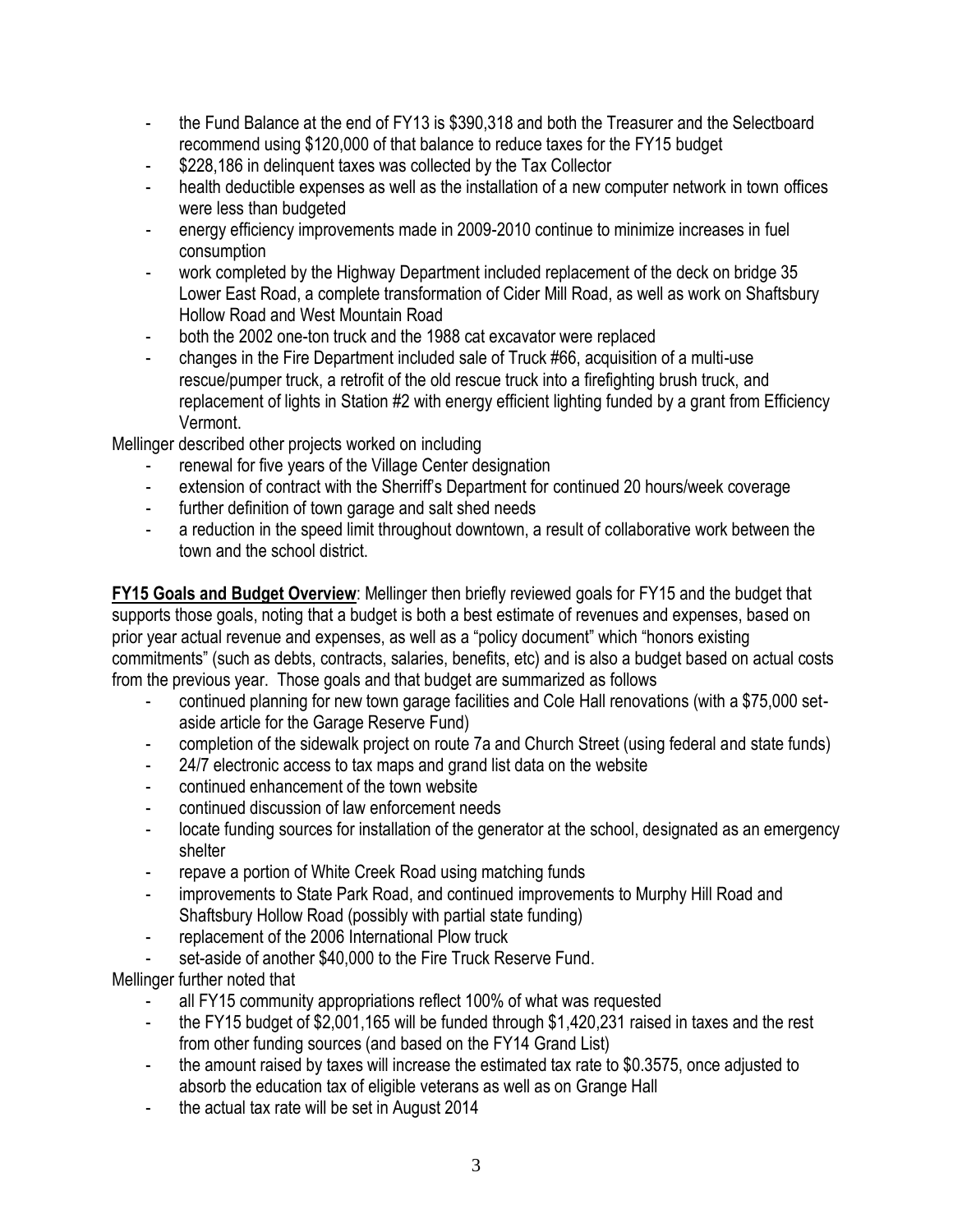- the \$0.03 increase is mostly the result of the \$70,000 Garage Article and the \$40,000 reserve for the Fire Truck
- median house value in Shaftsbury based on 2010 census estimate is \$208,400, and the \$0.3575 tax rate will result in a town tax of \$745.

In subsequent discussion, residents and board members variously noted that

- language regarding the use of the Fund Balance on page 70 of the Annual Report is unclear (\$120,000 of the FY13 \$390,000 Fund Balance was used to reduce the amount of FY15 taxes to be collected)
- the delinguent tax amount listed on page 37 should probably read 2,654.38 rather than 2654385 as printed; nevertheless the total listed for FY12 is correct
- the #DIV/0! listed on page 60 in the % Change column of the line item budget (#253) is because there was no dollar amount entered in the FY14 approved budget
- major road work is funded through articles and the capital projects reserve fund, not through the line-item budget.

**FY12 Town Warning**: Dailey thanked Mellinger for her presentation on behalf of the Selectboard and briefly reviewed house rules again.

**Article 1**: A motion was made and seconded to waive the reading of and to accept the reports of the Town Officers as published, and the motion carried by voice vote and with no discussion other than listed above.

**Article 2, A-F**: A motion was made and seconded to pay an annual stipend in FY15 to be the same as the current year, and as follows

- Selectboard members of \$500
- The Town Treasurer of \$16,000
- The Town Clerk of \$8,000
- and to pay an hourly wage of \$10 per hour to each of the Board of Auditors, the 1<sup>st</sup> and 2<sup>nd</sup> Constables, and the Listers

and the motion carried by voice vote and with no discussion.

**Article 3**: A motion was made and seconded to authorize the collection of taxes on real and personal property by the Town Treasurer, due on or before Monday, November 10, 2014 at 5:00pm, and after residents and board members variously noted that

- the Selectboard has discussed the pros and cons of having taxes collected in installments (biannually, quarterly, etc)
- this would need coordination with the collection of school district taxes
- collecting taxes in installments would disallow collecting interest and would delay the date by which taxes would be considered delinquent
- the tax collection date should coincide with the town meeting date: that way there would be a lot more people attending town meeting

the motion carried by voice vote.

**Article 4**: A motion was made and seconded to authorize the Selectboard to borrow money from time to time, as needed, in anticipation of taxes, and the motion carried by voice vote, and with no discussion.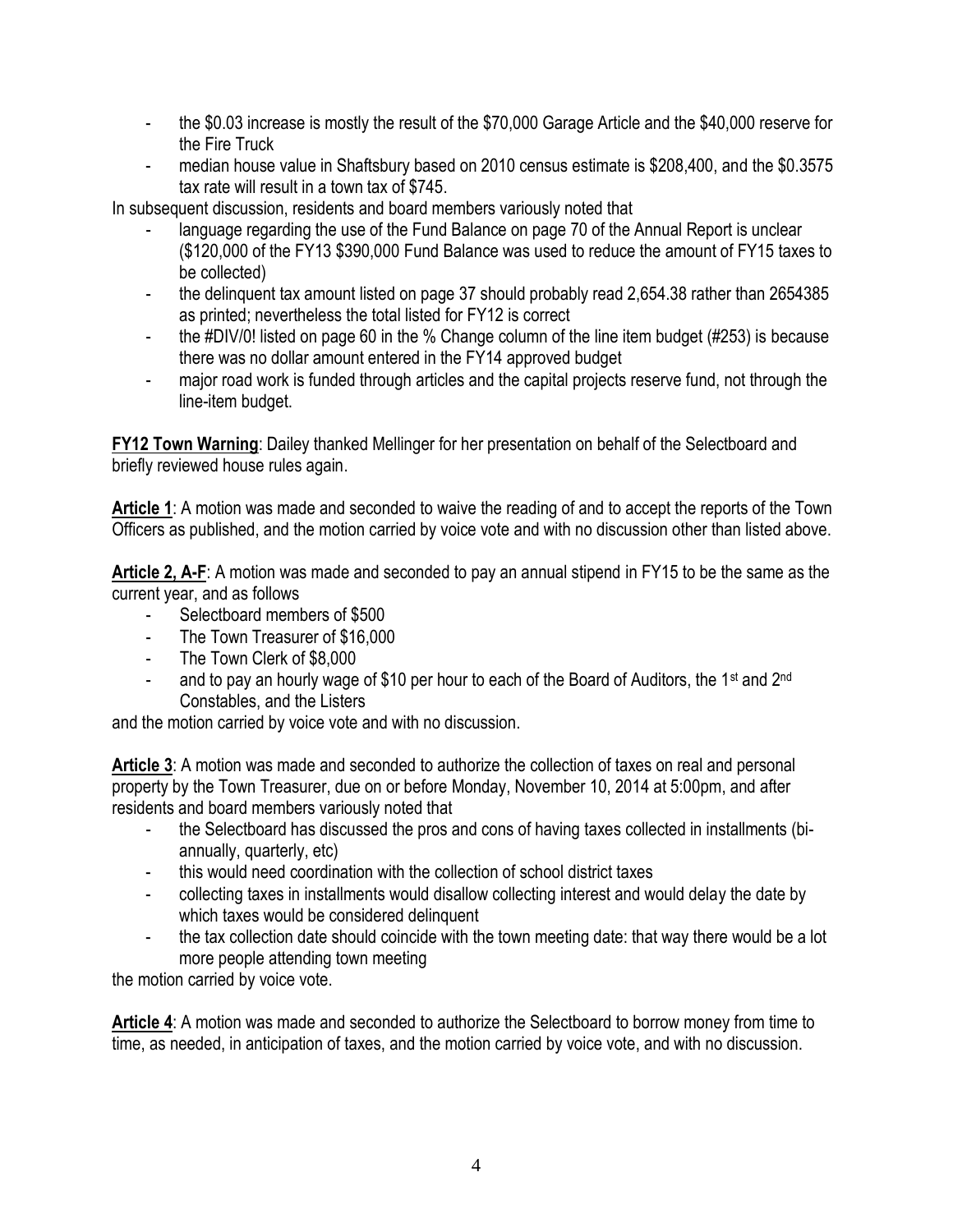**Article 5:** A motion was made and seconded to appropriate the sum of \$2,001,165 to defray the Town's general and highway expenses for Fiscal Year 2014, the amount of such sum to be raised by property taxes and to be reduced by non-tax revenues and reserve funds and as detailed in the *Town of Shaftsbury Annual Report for the Year ending June 30, 2013* (pages 52-68), and after an extended discussion during which residents variously noted that

- the Selectboard is sensitive to interest expenses accrued as a result of financing large purchases or capital projects and is in favor of building up reserve funds in advance of those purchases (such as the fire truck, sidewalk, Cole Hall reserve funds etc), although over the last several years with interest rates as low as they have been, lease finance arrangements have been attractive options
- the community appropriations are included in the budget (see lines 392-424) and if any of these are defeated as separate funding initiatives, the budget will be reduced by the amount appropriated (the Selectboard, however, does have the authority to set the tax rate based on the amount of the total budget voted, despite specific defeats for community appropriations or reserve funds)
- it would be interesting to know the number of Shaftsbury residents who benefit in any way from each of the community appropriations
- this is a required piece of application information, although this may not be listed in the annual reports from each of the recipient organizations
- the Selectboard has authority to ask for more detailed information, although the final vote is left to the taxpayers
- the annual report has improved significantly in the last few years, and especially with all the financial reports included
- the amounts earned by the Delinquent Tax Collector (as a percentage of taxes collected) as well as the Town Clerk (as fees for various services provided) are not included in the annual report but could be estimated based on Medicare and Fica amounts in the line item budget for each of those positions
- in order to achieve greater transparency, those funds could be listed as revenues in and expenses out
- these are elected positions not under the control of the Selectboard, compensation for which is in some instances governed by state statute
- the auditors also look at these figures and there are appropriate checks and balances in place.

A motion was made and seconded to call the question, and the motion carried, by voice vote, and the motion already on the floor then carried, also by voice vote.

**Article 6**: In response to Dailey's request to transact any other non-binding business as legally may come before said meeting and at this time, Mellinger reviewed the remaining three Australian ballot articles, and as listed on page 15 of the annual report

Item 1a: Industrial composting (Zoning Bylaw, new Section 7.13)

- this change better aligns town bylaws with new state regulations in terms of lot size, traffic, operations, etc
- this does not impact backyard composting (if less than 100 cubic yards) or agricultural operations.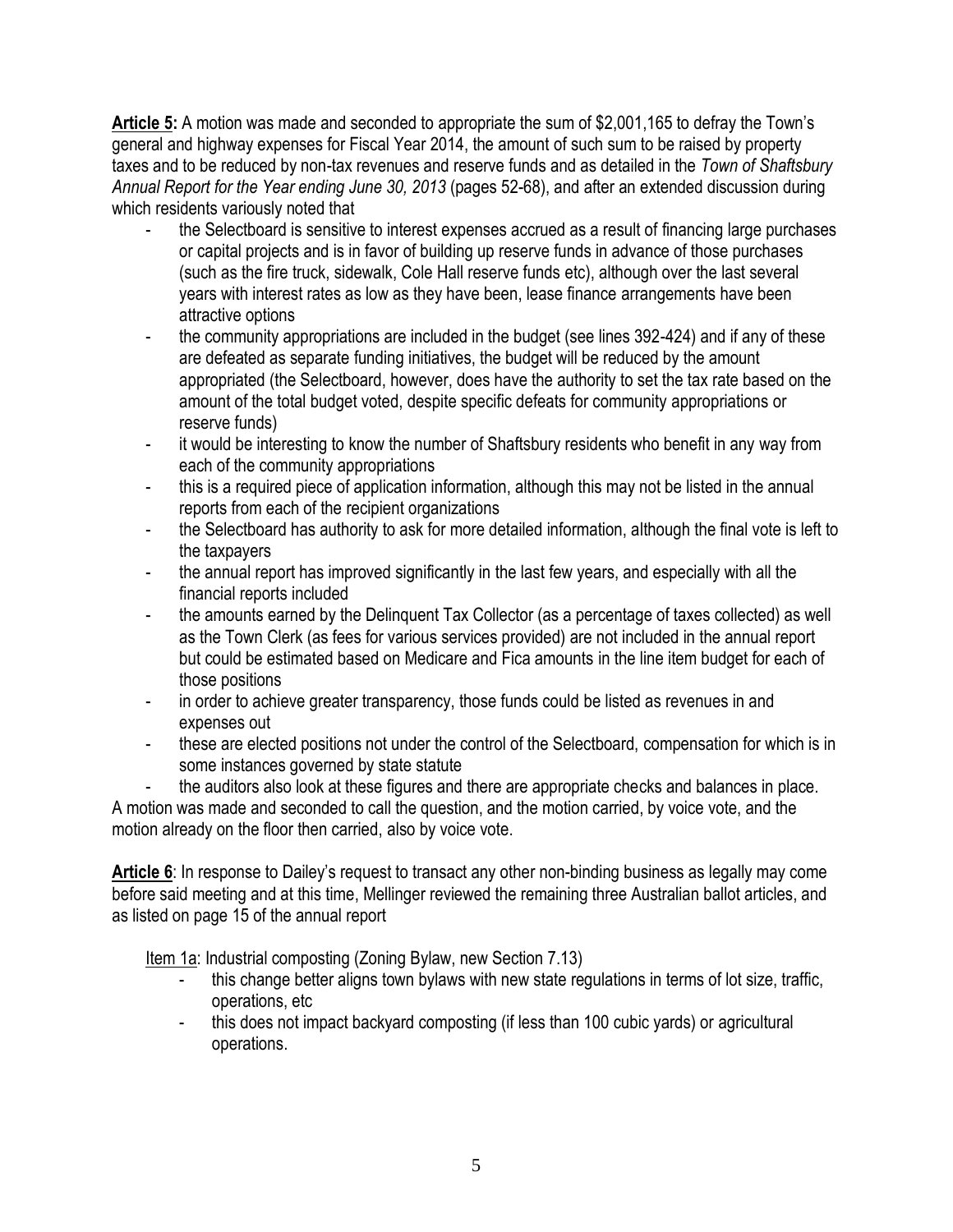Item1b: Flood Areas (Zoning Bylaw, revisions to Section 7.15)

- these are FEMA mandated minor changes to floodway maps and bylaw language
- these changes are necessary for national flood insurance and FEMA aid after a catastrophe (such as tropical storm Irene)

Item 2: *Shall the voters of Shaftsbury authorize future zoning bylaws and amendments thereto to be adopted by majority of the Selectboard, in keeping with routine adoption practices outlined in 24VSA,Section 4442 (c)(1)*

- current practice is to change bylaws by town vote only
- "rural" towns with less than 2500 residents typically adopt bylaws by town-wide vote; "urban" towns with more than 5,000 residents typically adopt zoning bylaws by Selectboard majority
- Shaftsbury has 3,600 residents, and can go either way, and has
- the town voted in 1987 to require a town vote on changes to bylaws, but this procedure got sidetracked during a period of multiple personnel changes in town government and there was a reversion to having the Selectboard make changes to bylaws
- items 1a and 1b above are the only changes made to bylaws by the Selectboard during this time, and that's why they are now coming before the entire town for a vote
- the Selectboard is recommending allowing the Selectboard to adopt zoning bylaws because zoning issues can be technical, complex and consequential
- the Selectboard can act on bylaws only after public Planning Commission hearings and Selectboard hearings
- voters can petition for a town-wide vote to take specific action on a bylaw.

In subsequent discussion, many residents spoke in favor of having the bylaw changes adopted by a town-wide vote, noting that

- by-law changes could be voted on as part of the annual town meeting or during the November elections, and therefore there would be no need to call for an additional voting event
- politicians sometime fix things that aren't broken
- the power to make bylaw changes should reside with the entire community, and not just a small group of people, especially in regards to large scale commercial development
- voters need to retain ability to control directly bylaw changes.

Whereas others spoke in favor of having the Selectboard responsible for bylaw changes in that

- all boards and committees already need more residents on their rosters and in attendance at meetings
- if we're having trouble educating the voters now, how will we do better with this in the future
- the public is invited to attend any and all meetings, and has the right to make opinions known during those meetings and hearings
- if bylaws need major and complicated revisions, it's a disservice to the community to have to put everyone through all that
- the Planning Commission crafts bylaw language, and the Selectboard would either approve or reject the bylaw change; the Selectboard itself cannot change any language in the bylaw submitted to it by the Planning Commission
- the Planning Commission is independent of the Selectboard and both entities are forced to have public hearings on bylaw changes
- people should not fear or be distrustful of town boards, should make their concerns known, and vote for candidates for various positions in light of those concerns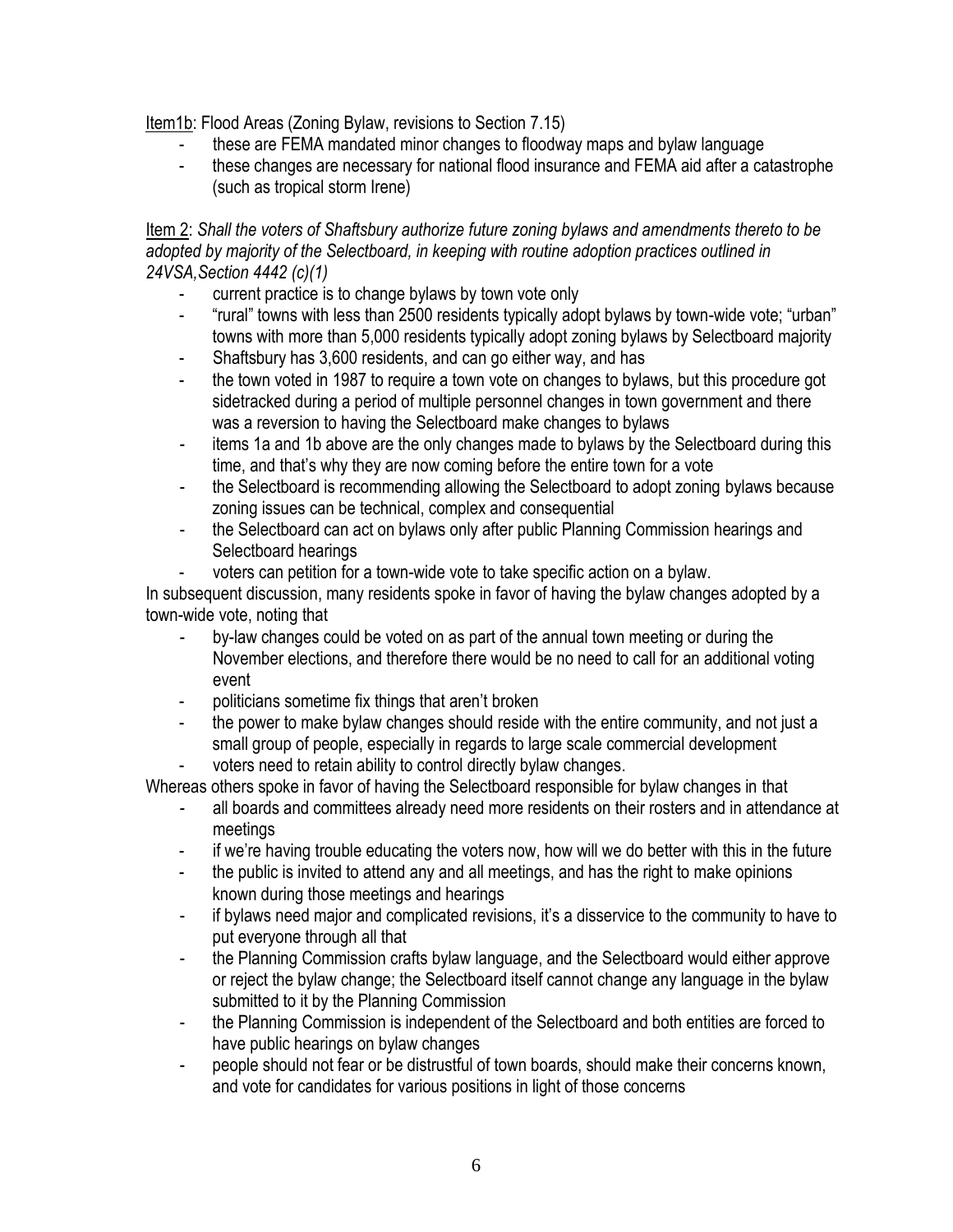- it's easier to talk with a small board to try to make changes to a bylaw than it is to try and have a persuasive discussion with the entire community
- bylaws can be enormously complicated and have significant consequences if not passed, and voting down a bylaw change by an uneducated, fearful or mistrusting public (such as the flood map change on the composting change) could have negative impact on individuals as well as the entire town
- the town boards have been responsive to complaints about bylaws, and changes have been made as a result
- if residents want to vote on bylaw changes, they have to take responsibility for finding out what those changes mean
- zoning bylaws, in general, are more complicated than they need to be, and should be written more simply and clearly and in such a way that one neighbor does not adversely impact another neighbor.

Item 3: *Shall the voters of the Town of Shaftsbury change the terms of its First and Second Constable from one-year terms to two-year terms in accordance with 17VSA, Section 2646 (7)?*

the goal of this change is to enhance the continuity in the Constable's Office.

At 9:55pm, and after Daily reminded voters that the polls will be open at the Buck Hill Road Fire House 7am-7pm Tuesday March 4, 2014, a motion was made and seconded to adjourn the 2014 Town of Shaftsbury Annual Floor Meeting, and, by a strong voice vote, the motion carried unanimously.

Respectfully Submitted, Richard G. Bump